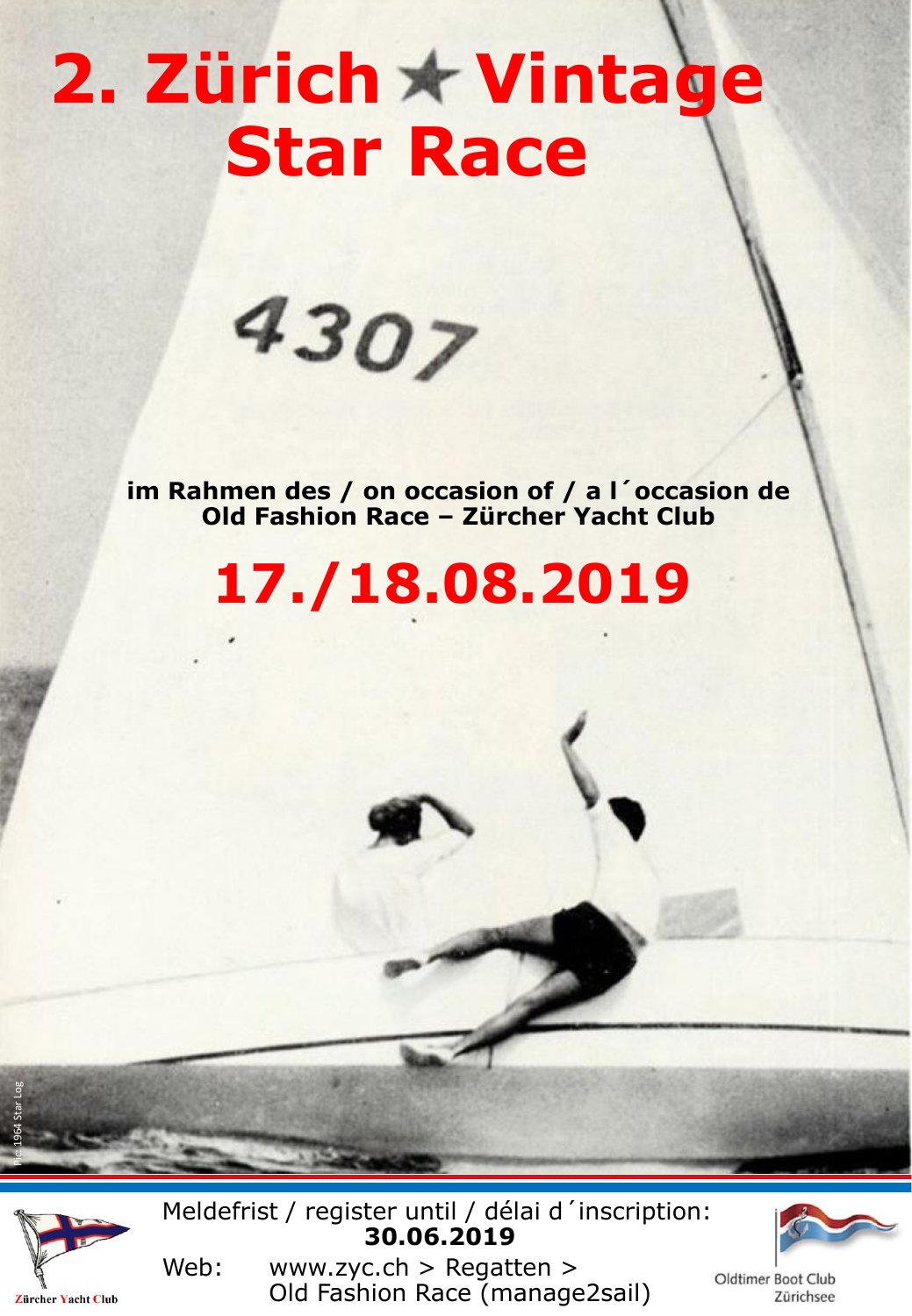

2. Zürich Vintage Star Race Old Fashion Race, 17./18.08.2019



**Oldtimer Boot Club** Zürichsee

# **1. Das Old Fashion Race**

Der im Jahr 1902 gegründete Zürcher Yacht Club veranstaltet jedes Jahr das Old Fashion Race im Zürcher Seebecken. An dieser Regatta wird nach altem Modus je nach Windstärke und –richtung ein passender Kurs gesegelt.. Der Zürcher Yacht Club bietet damit dem Oldtimer Boot Club Zürichsee alljährlich eine Startmöglichkeit für alte Boote. Das einzigartige Ambiente des schwimmenden Clubhauses mit Blick in die Schweizer Alpen ermöglicht vor und nach den Regatten gesellige Stunden.

# **2. Das Zürich Vintage Star Race**

Das Starbootsegeln hat eine lange Tradition am Zürichsee seit 1946. Die international bekannteste Bootswerft am See mit dem Namen Portier (früher Suter & Portier) hat viele erfolgreiche Starboote der hölzernen Ära gebaut. Verschiedene Klassikerregister und Journalbeiträge zeigen, dass nicht nur am Zürichsee, sondern auch Europaweite noch zahlreiche Boote aktiv sind. 2018 gab es bereits 8 Meldungen!

Der Zürcher Yacht Club bietet den hölzernen Starbooten im Rahmen des Old Fashion Race eine eigene Wertung an und unterstützt eine Vereinigung dieser Klassiker mit großem Enthusiasmus. Wir schreiben darum das Zürich Vintage Star Race aus und laden alle Eigner und Segler von hölzernen Starbooten ein, sich für diesen Anlass anzumelden. **Kommt nach Zürich!**

Wir hoffen, dass dieser Anlass auch dazu beiträgt, dass die hölzernen Starboote weiter gepflegt und aktiv gesegelt werden und dass vielleicht auch anderswo in Europa ein weiteres Vintage Star Race ausgerufen wird.

# **3. Teilnahmebedingung für das Zürich Vintage Star Race**

Teilnahmeberechtigt sind alle Boote deren Rümpfe aus Holz gemäß Klassenvorschrift der ISCYRA gebaut wurden.

# **4. Ausschreibung und Segelanweisung**

Das Zürich Vintage Star Race wird im Rahmen des Old Fashion Race des Zürcher Yacht Clubs ausgetragen. Es gelten die Ausschreibung und die Segelanweisungen für das Old Fashion Race, die auf der Internetseite des Zürcher Yacht Clubs publiziert sind **www.zyc.ch** → **Regatten** → **Old Fashion Race**

### **5. Startgeld**

Es gibt kein gesondertes Meldegeld, bitte nur regulär beim **Old Fashion Race**, Kategorie **Vintage Star Race** anmelden.

# **6. Wertungen und Preise**

Bei genügend Teilnehmern (6+ je Gruppe) wird in zwei Gruppen gesegelt:

**Vintage Classic** (Holz-Rigg, traditionell) und **Vintage Performance** (Alu-Rigg, modernisiert)

Es gibt Rangpreise für alle drei Bestklassierten je Klasse/Gruppe

Es gibt verschiedene Sonderpreise (ältestes Boot, weiteste Anreise, größte Authentizität)

# **7. Anmeldung**

Bitte verbindlich anmelden auf **www.zyc.ch** → **Regatten** → **Old Fashion Race** → **manage2sail : Vintage Star Race** Wegen der notwendigen Vorbereitungen für Liegeplätze gilt ein früherer Meldeschluss: **30.06.2019**

# **8. Bootszulassung**

Aufgrund gesetzlicher Vorschriften muss jedes auf dem Zürichsee eingesetzte Boot über ein Kennzeichen verfügen. Kennzeichen der jeweiligen Heimatreviere oder temporäre sind zulässig. Bei Fragen dazu siehe Kontakte unter 9.

# **9. Kommunikation & Logistik**

Wir bitte alle, die sich für das Zürich Vintage Star Race angemeldet haben oder Fragen dazu haben, sich per Mail mit Angabe der Segelnummer und gerne einem Bild des Bootes bei einer der folgenden Personen zu melden: Raoul Laimberger, Star 4440: D / F / I: **raoul.laimberger@bluewin.ch**  Christoph Kempermann, Star 4929: D / E / NL: **christoph.kempermann@t-online.de**

Liegeplätze beim Zürcher Yacht Club an Bojen. Über einen gemeinsamen Krantermin wird nach Meldeschluss gesondert informiert. Bei allen Fragen zur Anfahrt, Logistik usw. bitte frühzeitig bei Raoul Laimberger melden. Es wird empfohlen, die **Unterkunft** früh zu organisieren. Folgender Kontakt hilft vor Ort weiter: **https://www.zuerich.com/de/besuchen/tourist-information**  $E/F \rightarrow$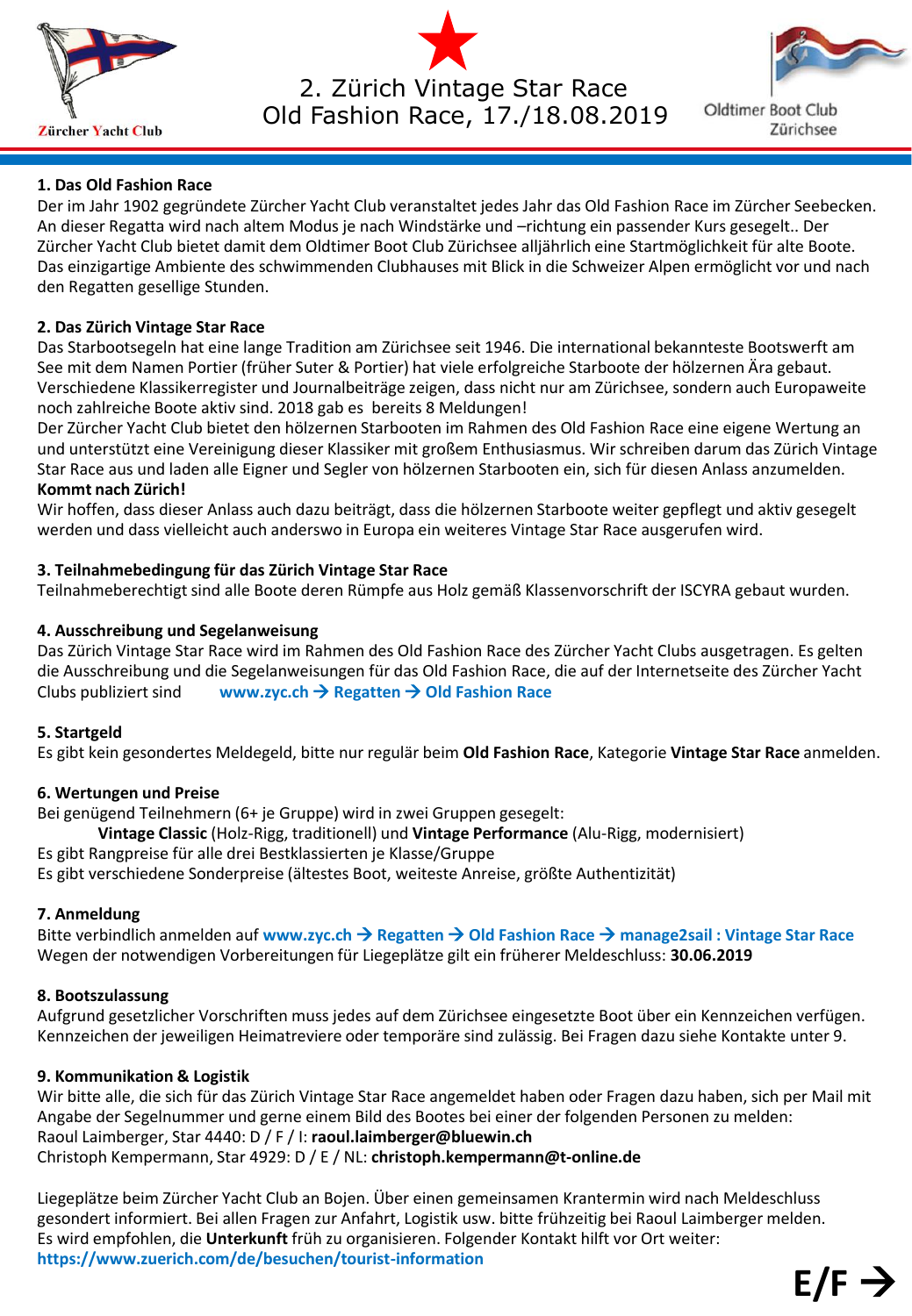

2nd Zürich Vintage Star Race Old Fashion Race, 18./19.08.2018



**Oldtimer Boot Club** Zürichsee

# **1. The Old Fashion Race**

Zürcher Yacht Club (ZYC), founded in 1902, hosts an annual "Old Fashion Race" on Lake Zurich. This race is held in traditional mode with courses adjusted to local wind direction and strength. Every year, ZYC provides the Oldtimer Boat Club Zürichsee (OBCZ) with opportunity for classic boats to meet for racing. The unique setting of a floating boathouse, looking out on the swiss alps, provides a sociable atmosphere before and after races.

# **2. The Zürich Vintage Star Race**

Starboat racing has a long tradition on the lake since 1946. The internationally reknowed builder Portier (before Suter & Portier) built many boats in the wooden era. Several classic boats registers and magazine articles show that numerous other boats are active Europe wide. In 2018, already 8 boats registered!

ZYC offers an own rating in the context of the Old Fashion Race to all wooden Stars and supports a reunion of such classics with great enthusiasm. We therefore announce the Zürich Vintage Star Race and invite all owners and sailors of wooden Starboats to register for this event.

### **Come to Zurich!**

We hope that this event also contributes to the goal that more wooden Stars are groomed and sailed actively, and that maybe more Vintage Star Race events are held throughout Europe.

# **3. Participation in Zürich Vintage Star Race**

Entitled for participation are all boats with wooden hulls built to ISCYRA specifications.

# **4. Notice of race and sailing instructions**

The Zürich Vintage Star Race will be held as part of the Old Fashion Race of the ZYC. The notice of race and sailing instructions of Old Fashion Race are valid, they are published on the web page of ZYC:

# **www.zyc.ch** → **Regatten** → **Old Fashion Race**

### **5. Fees**

There is no extra participation fee, please register regularly for the **Old Fashion Race**, section **Vintage Star Race**.

### **6. Ratings and Awards**

Enough participants provided (6+ per group), there will be two groups:

**Vintage Classic** (wooden rig, traditional) and **Vintage Performance** (Aluminium rig, modernised).

There will be awards for the top three boats in each group.

Special awards are provided , i.e. for oldest boat, longest travelling distance or most authentic boat.

# **7. Registration**

Please turn in your binding registration on

**www.zyc.ch** → **Regatten** → **Old Fashion Race** → **manage2sail: Vintage Star Race** To allow for necessary preparations, please register latest by **June 30th, 2018**.

# **8. Boat Registration**

As required by law, all boats on Lake Zurich have to carry a registred license number. Temporary or home waters' registration is allowed. For questions about this, please see contacts under 9.

# **9. Communications & logistics**

We kindly ask all who have registered for the Zürich Vintage Star Race or who have questions, please send an email with boat number, and preferably a picture of the boat as well, to one of the following persons: Raoul Laimberger, Star 4440: D / F / I: **raoul.laimberger@bluewin.ch**  Christoph Kempermann, Star 4929: D / E / NL: **christoph.kempermann@t-online.de**

The boats will be berthed on buoys at ZYC. After end of registration, a special information for a joint hoisting date will be distributed to participants. For questions regarding travelling, logistics etc. please contact Raoul Laimberger at your earliest convenience. We recommend to arrange **accomodation** early as well. The following contact provides local directions: **https://www.zuerich.com/en**